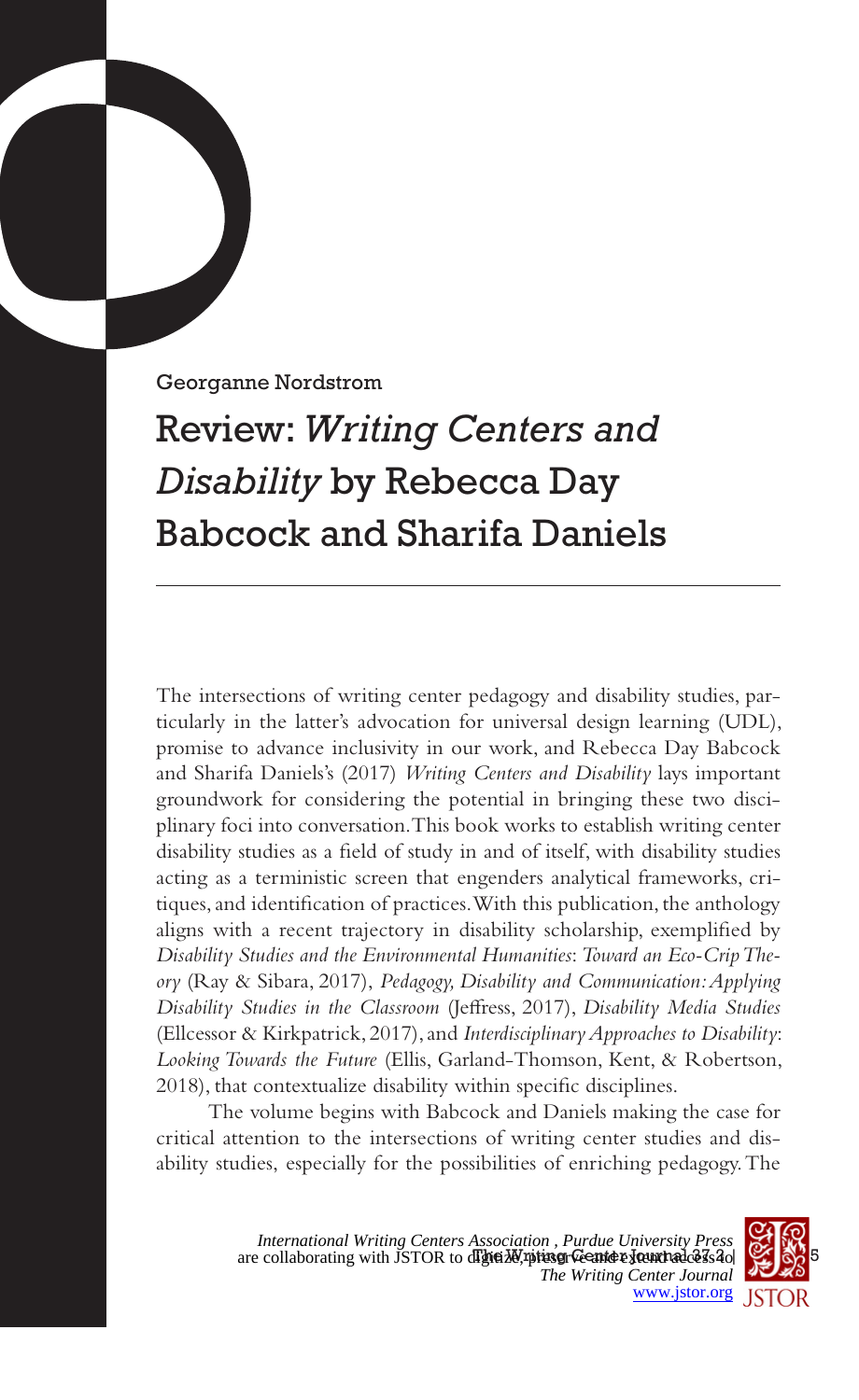editors discuss the importance of UDL when working with individuals with disabilities, referring to composition/rhetoric and disability studies scholar Allison Hitt, who advocates for writing center consultants to "develop multimodal toolkits" so as to attend to the needs of writers with different interactional and learning styles (p. 6). They note that this approach aligns with foundational writing center tenets that assume each writer we encounter is an individual with a unique learning style and approach to the writing process, and within that individualization is also variation, as sometimes approaches must be modified dependent on the writing situation. Simply put, homogenizing definitions of who a writer is—basic, underprepared, traditional, accomplished, ESL, multilingual, disabled—are unproductive for our practice. While the focus of the argument seems to be primarily to convince writing center practitioners that disability studies can contribute to our practices to support diversity, I contend that the inverse, while not fully explored in this collection, is equally promising—I also see potential for writing center studies to contribute to and expand disability studies, particularly in identifying best practices for accommodating various writers and learning styles that go beyond responding to labels.

The book draws attention to areas of overlap between the two fields that suggest a natural pairing, particularly in efforts to resist harmful classifications and terminology. Sarah Mucek's explication of the problems of employing disability as a category in her chapter "Identity and the Disabled Tutor," for example, draws parallels to the oversimplified categories that have been ascribed to writers: "The defining characteristic of the category of disability, then, is exactly that no one characteristic unites it outside of the category itself" (p. 106). Margaret Price further clarifies this point in a later chapter, emphasizing that disability, like other minority or marginalizing markers, is often inaccurately used as a homogenous category rather than as an umbrella term for a vast grouping of different circumstances, abilities, and physical and cognitive challenges (p. 130). Similarly, the contrasting models of disability bring to mind perceptions of our centers as fix-it shops where writers go to be diagnosed and treated. In the chapter "Clearing the Traffic Jam," Marie Stevenson explains the differences in the two dominant models of disability in terms of their representation of the individual: in the medical model, "disability (mental or physical) is regarded as an illness located in an individual, who is perceived as deficient" (p. 84), whereas in the social model, "disability is that which is socially created through social structures or practices that disadvantage or exclude people with impairments" (p. 85). The progress we have made in writing center studies to educate about the inaccurate and potentially harmful homogenizing and stereotypical images of writers and the work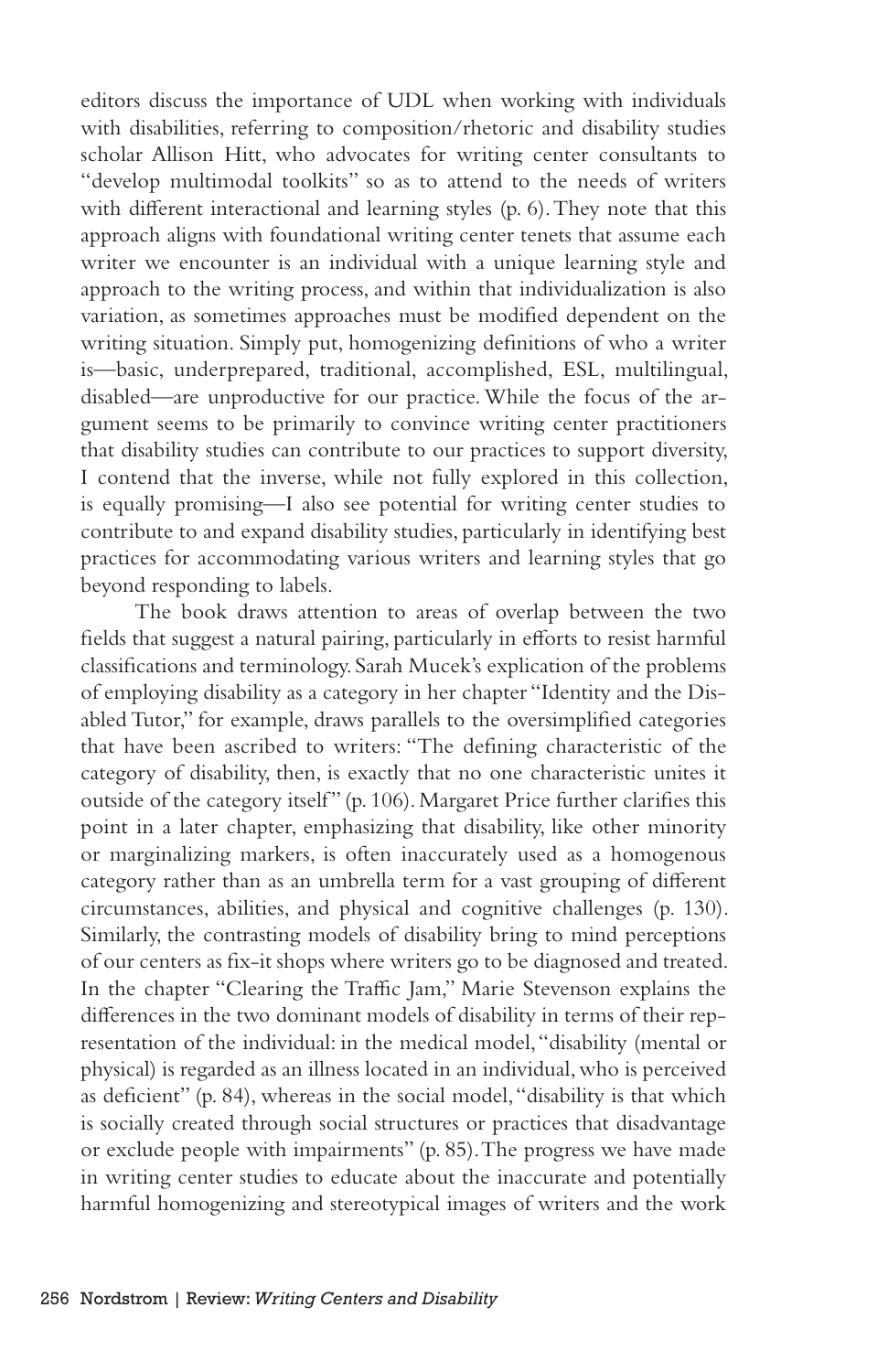of writing centers aligns with similar work by disability scholars. In this area, as in many others, we can learn from each other's experiences to strengthen these efforts.

A notable contribution of the book is its deployment of autoethnography, which works to humanize discussions of disability. The opening section, "Narratives: Descriptions of Experience, Advice, and Suggestions," features accounts by individuals working in different writing center positions (tutor/administrator) and self-identifying as having a disability. These chapters present the authors' own experiences negotiating their disability and supporting writers, many of whom are also described as having disabilities. By beginning with autoethnographies, the editors capture individual lived realities, foregrounding people over practice. As several of the authors in the volume note, in this way *Writing Centers and Disability* departs from how disability has too often been treated, especially in training manuals that provide (albeit well-intentioned) bulleted lists of dos and don'ts in response to specific dehumanized behaviors. The early focus on presenting individuals gives them voice in their representation and provides nuance to challenges they experience, thus giving context for adapting practices. Equally important, their stories afford access into ways of being and knowing practitioners might not have. As Babcock explains in her concluding chapter that calls for more research, she sees this kind of narrative as indicative of our focus on the individual and encourages us to use such stories to incite research.

Indeed, the autoethnographies presented in Section I paint vibrant pictures of real multidimensional individuals experiencing a wide array of emotions as they negotiate their varied institutional contexts and nicely set up the research and critiques that follow in Sections II and II,I "Research on the Intersection of Disability and Tutoring Writing" and "Policies, Practices, and Programs for Students with Disabilities in the Writing Center." Babcock owns this intentional progression: "The normal trajectory of writing center knowledge is from lore to research. The current volume unapologetically displays this trend" (p. 330). The particularly poignant story shared in the chapter "Her Brain Works," by Carol Ellis, of an administrator who, following a car accident, developed a brain injury, surely encourages an uncomfortable inquiry into policies and best practices—or lack thereof—to support our colleagues who may have an "invisible" disability. Similarly, the empirical research presented in Section II, which includes several case studies, provides models for conducting such research so as to identify best practices and policies. For me, this collection represents effectively the reasons this movement beginning with narrative and moving to research works so well. It makes tangible the implications of what we are researching and whom we are researching for.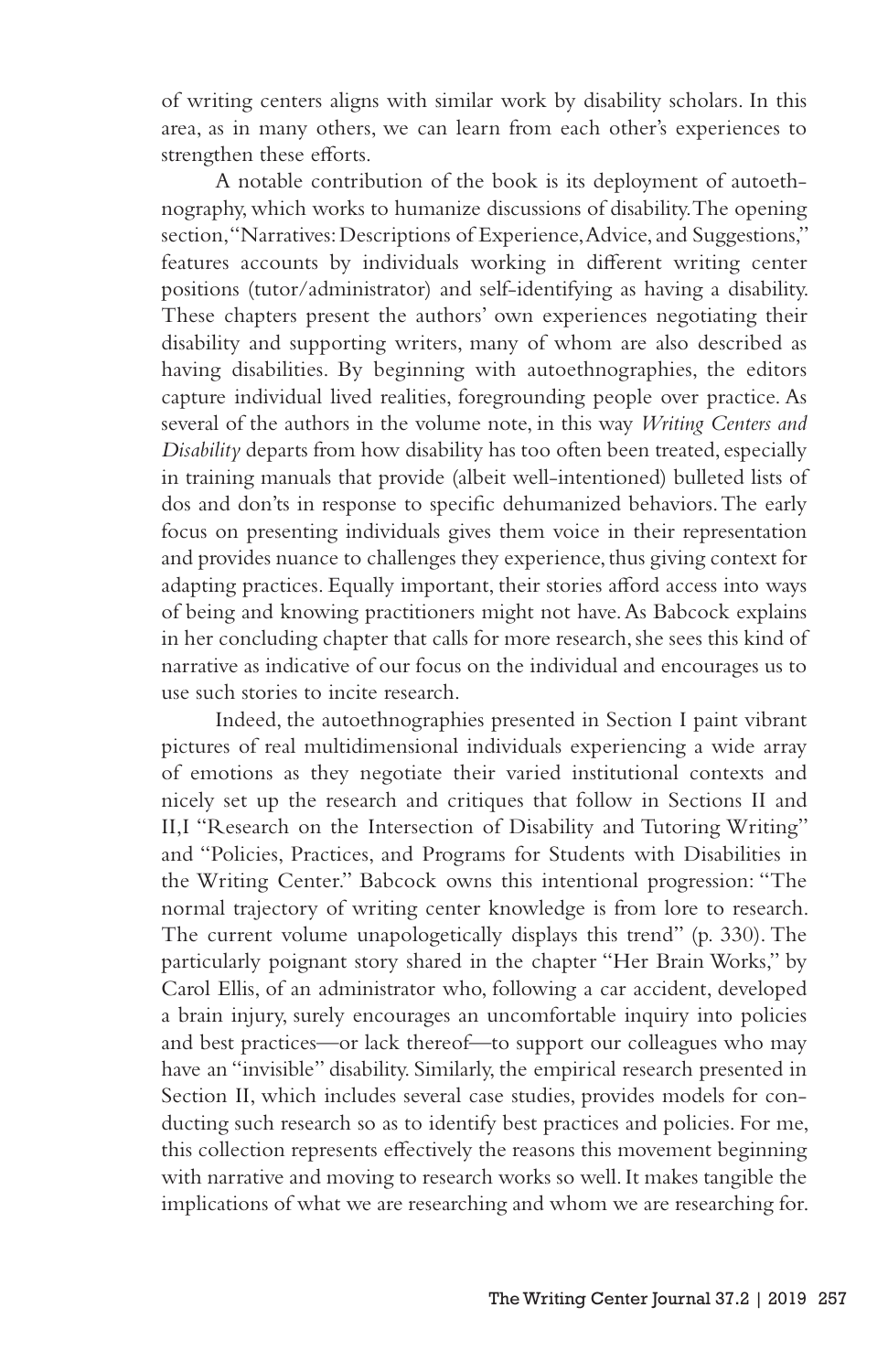It keeps us grounded in our focus on collaboration, inclusivity, and being student centered, and those stories remind us of how much work we have yet to do.

A significant challenge in efforts to support inclusivity and diversity is how to tailor practices to address a writer's needs without othering or outing the writer. Indeed, issues surrounding disclosure are raised in several chapters, with some explaining how to use caution in eliciting this information and others acknowledging that eliciting it could be problematic, pointing to the inconsistencies across our contexts (which in the case of this book span several continents). I posit that many of the practices identified for working with writers with disabilities advocated in the chapters are simply good practices. By adopting them as part of our repertoire, knowing whether a writer is negotiating a disability and whether they need to disclose it in order for a session to be productive becomes irrelevant. I argue that some of the "Practical Applications" laid out by Julie Garbus in the chapter "Mental Disabilities in the Writing Center," such as asking the writer to describe how they learn best (p. 74), or acknowledging that sometimes we need to change the location of our consultations so it is quieter or provides a different set of physical structures (p. 73), are beneficial for all writers. UDL demands that a full spectrum of learners be considered when designing pedagogy and corresponding practices and should provide strategies and tools to deal with a wide scope of learning situations. Of course, being prepared to satisfy all demands is highly unlikely, but adopting the position that our goal is to meet all needs sets practitioners up to experiment with new approaches and strategies to meet the idiosyncratic demands presented in almost every session.

A particular strength of this collection is its attention to the variability of learning styles and contexts and the necessity to reassess blanket application of any pedagogical approach. So, although some critiques, such as the limitations of reading aloud mentioned in several chapters, have long been problematized in writing center scholarship, more often the scenarios effectively illustrate how *what we know* manifests in potentially unfamiliar situations. Babcock, in the chapter "Interpreting Writing Center Tutorials," reminds us that ASL is its own language, and, therefore, all acts of putting it into written English involve translation. This is not new information, but the description of Kali finger signing (spelling out words using alphabetic symbols) captures how deaf individuals may use finger signing in particular instances when corresponding codes are not readily accessible in ASL by one or both interlocutors. In that same piece, Babcock's description of a deaf student's challenges in discussing Janet Jackson as a singer rather than a dancer is provocative in its ability to illustrate the extent to which certain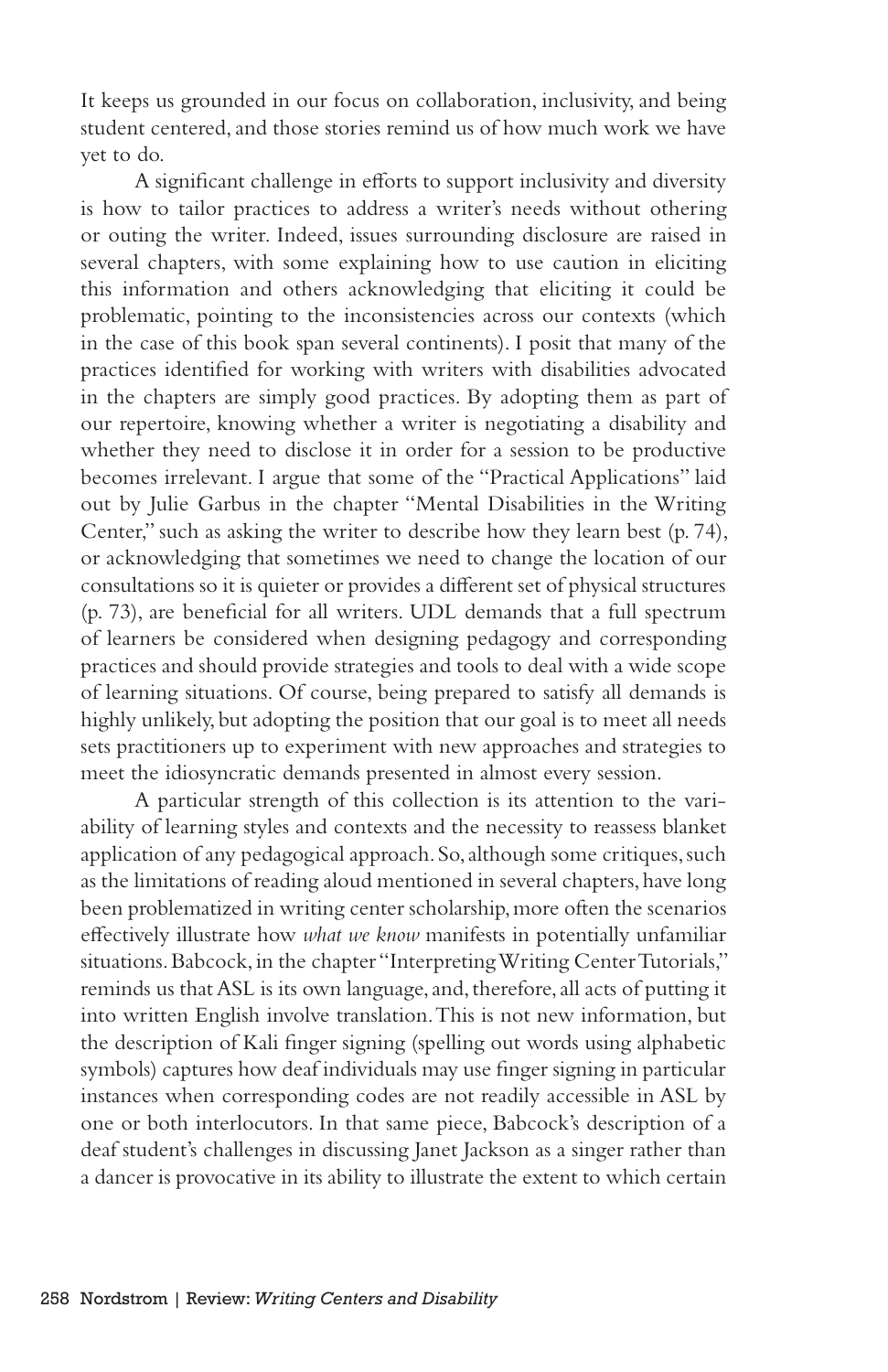experiences (in this case hearing experiences) are normed and validate specific ways of interacting with public discourse as abled.

As a majority of the research represented across the chapters is conducted by individuals who themselves negotiate a disability, these authors not only provide a model for ethical practices when conducting such research within the disability community but also point to the kinds of issues salient for them. The autoethnographic theme consistent throughout the anthology foregrounds that, as writing center practitioners, our work involves first and foremost interacting with and responding to individuals who bring with them a wide array of lived experiences, which may include a disability. Babcock and Daniels give us an impetus for critical reflection, and I see the approach of foregrounding narrative and moving to research and then policies and practices also working well for training. Each chapter gives consultants and administrators tangible scenarios to ponder and respond to. The key takeaways summarized in bullet-point form concluding each chapter, followed by "Critical Questions to Ponder," reinforce the editors' position "that practice will be in dialogue with research, and one will influence the other" (p. 10). I found the questions to ponder particularly useful and succinct in capturing some of my own thoughts after reading, and I am already imagining lively discussions on several of the book's themes with my staff. While I came to this reading feeling pretty good about the efforts toward inclusivity we have enacted in our center, the stories and research shared in *Writing Centers and Disability* have definitely pushed me to think harder about ways to more fully support all the diverse writers we encounter.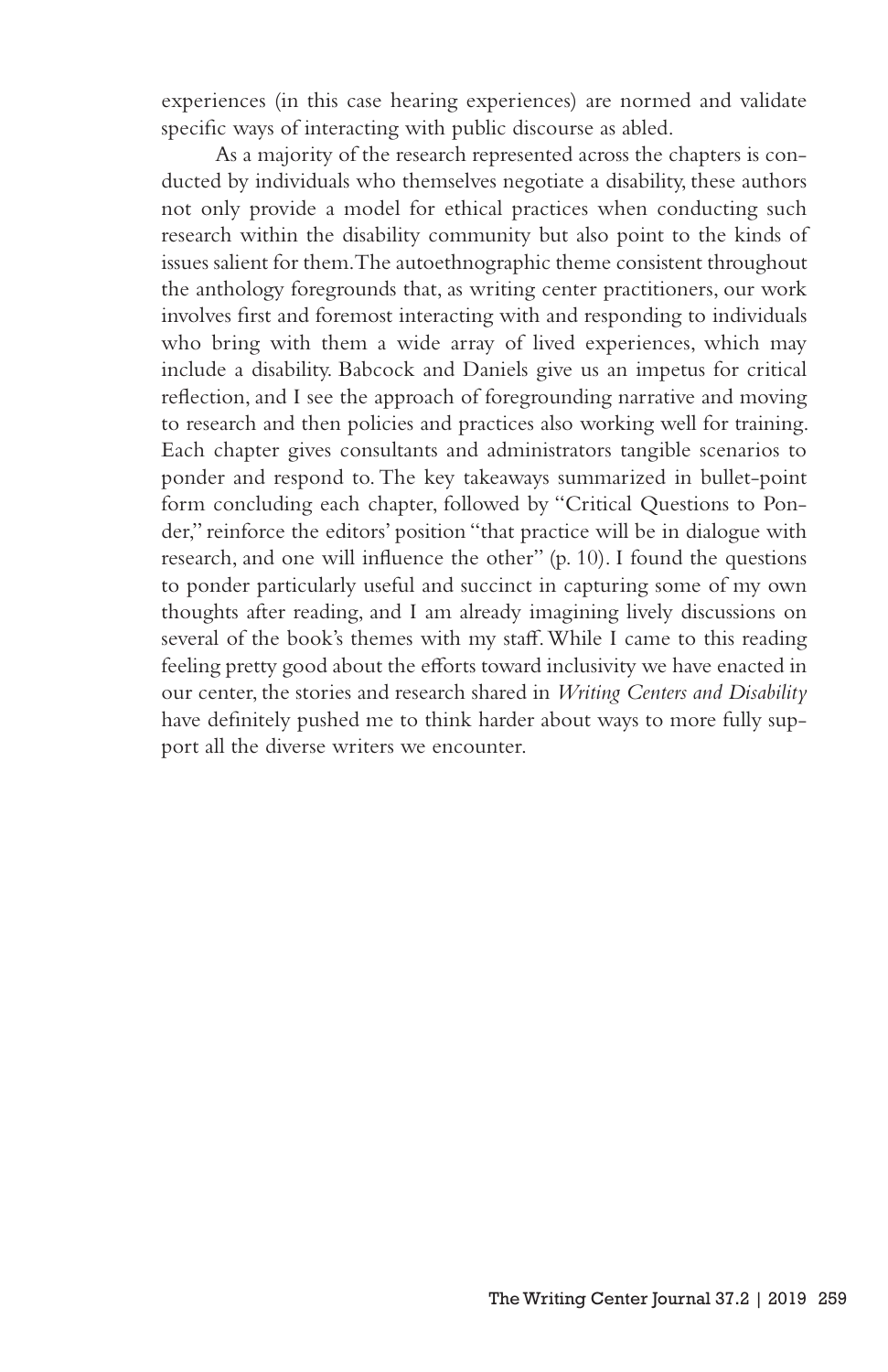## References

- Babcock, R. D., & Daniels, S. (Eds.). (2017). *Writing centers and disability*. Southlake, TX: Fountainhead.
- Ellis, K., Garland-Thomson, R., Kent, M., & Robertson, R. (Eds.). (2019). *Interdisciplinary approaches to disability*: *Looking towards the future.* New York, NY: Routledge.
- Ellcessor, E., & Kirkpatrick, B. (Eds.). (2017). *Disability media studies.* New York, NY: New York University Press.
- Jeffress, M. S. (Ed.). (2017). *Pedagogy, disability and communication: Applying disability studies in the classroom*. New York, NY: Routledge.
- Ray, S. J., & Sibara, J. (Eds.). (2017). *Disability studies and the environmental humanities: Toward an Eco-Crip theory.* Lincoln, NE: University of Nebraska Press.

**Georganne Nordstrom** is an associate professor of Composition and Rhetoric at the University of Hawai'i at Manoa (UHM) and Director of UHM's Writing Center and serves on the IWCA board. Her research and teaching focus on writing center studies, particularly empirical research, critical and place-based pedagogy, and examinations of Indigenous and minority rhetorics, with a specific focus on Hawai'i's Creole, Pidgin.